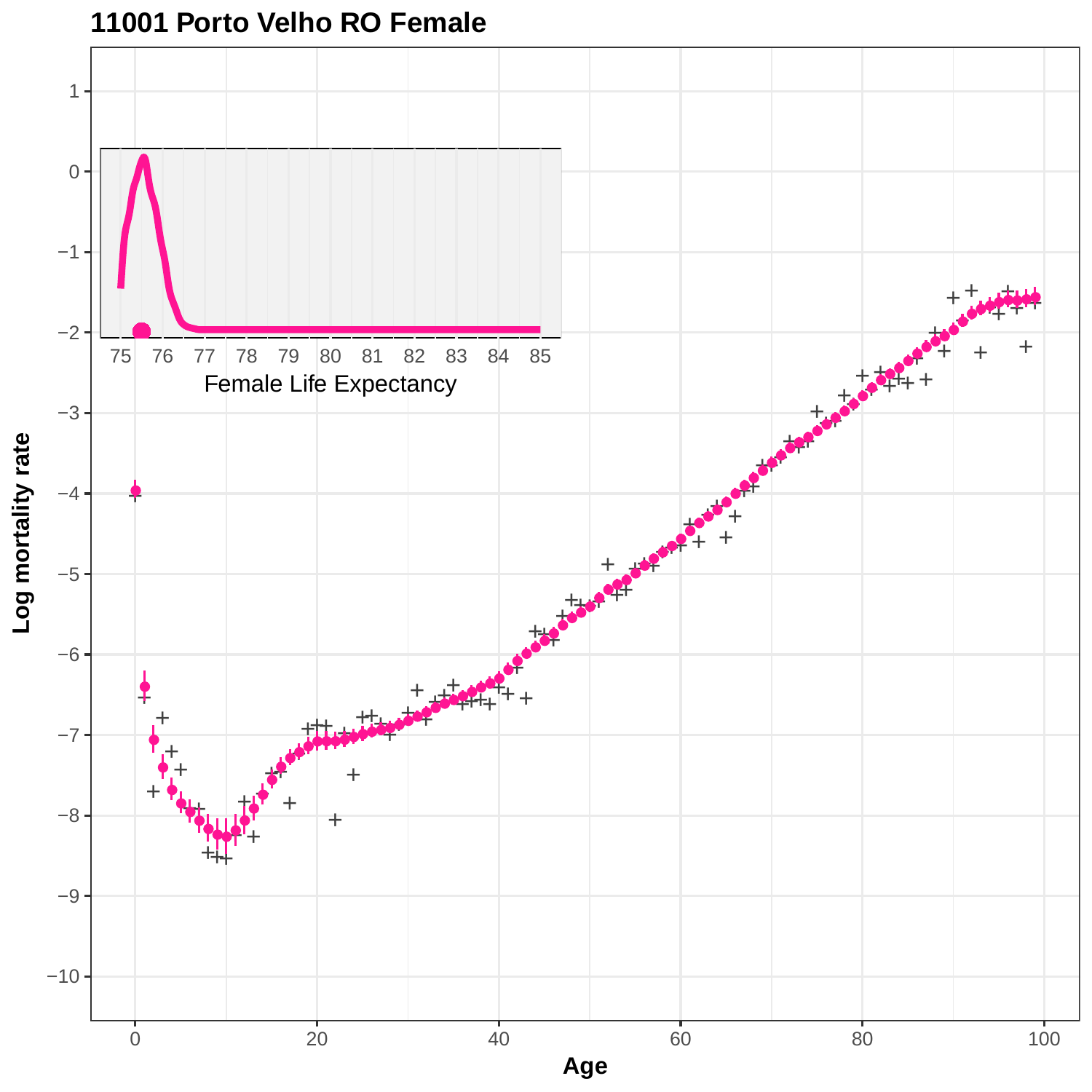

## **11002 Guajará−Mirim RO Female**

**Age**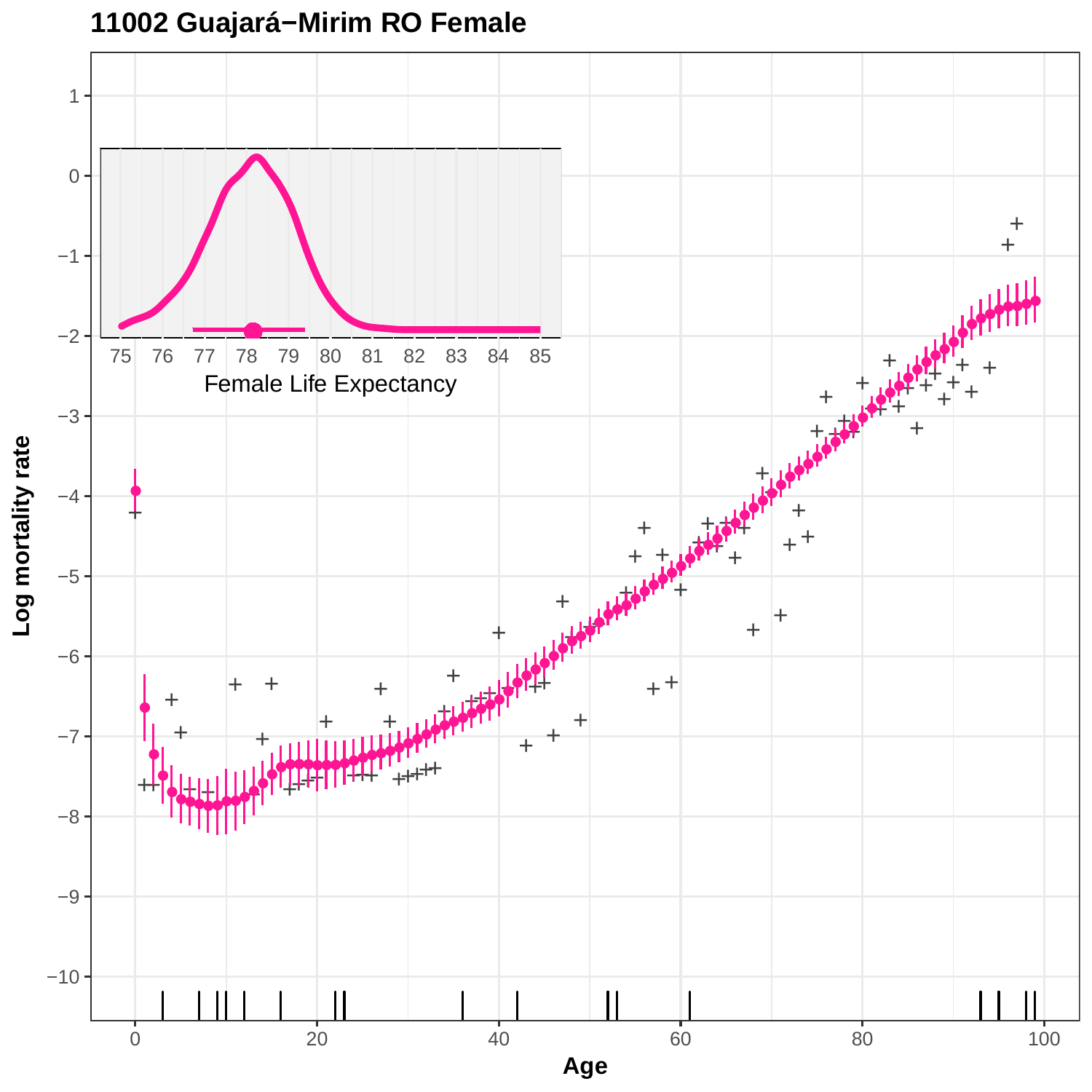

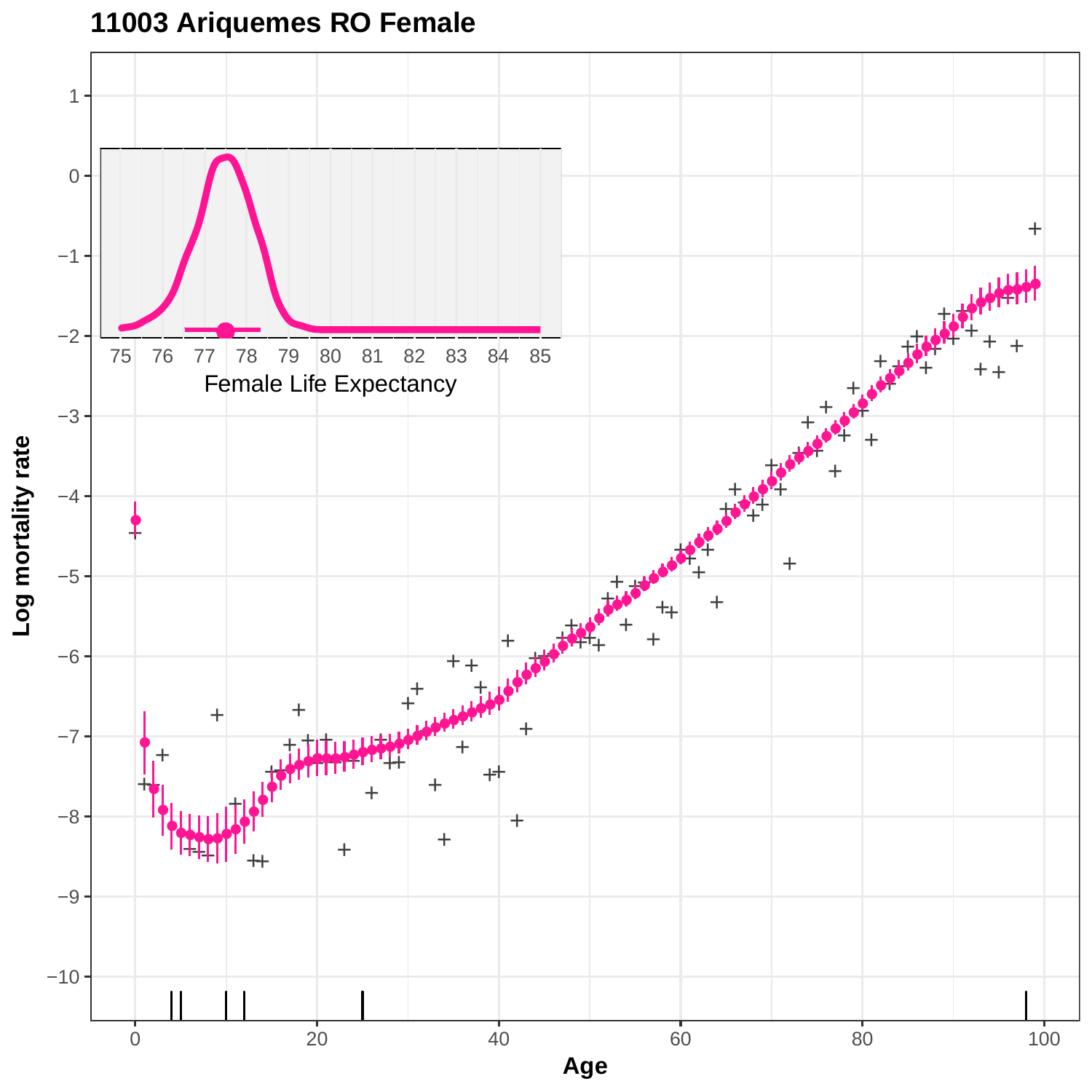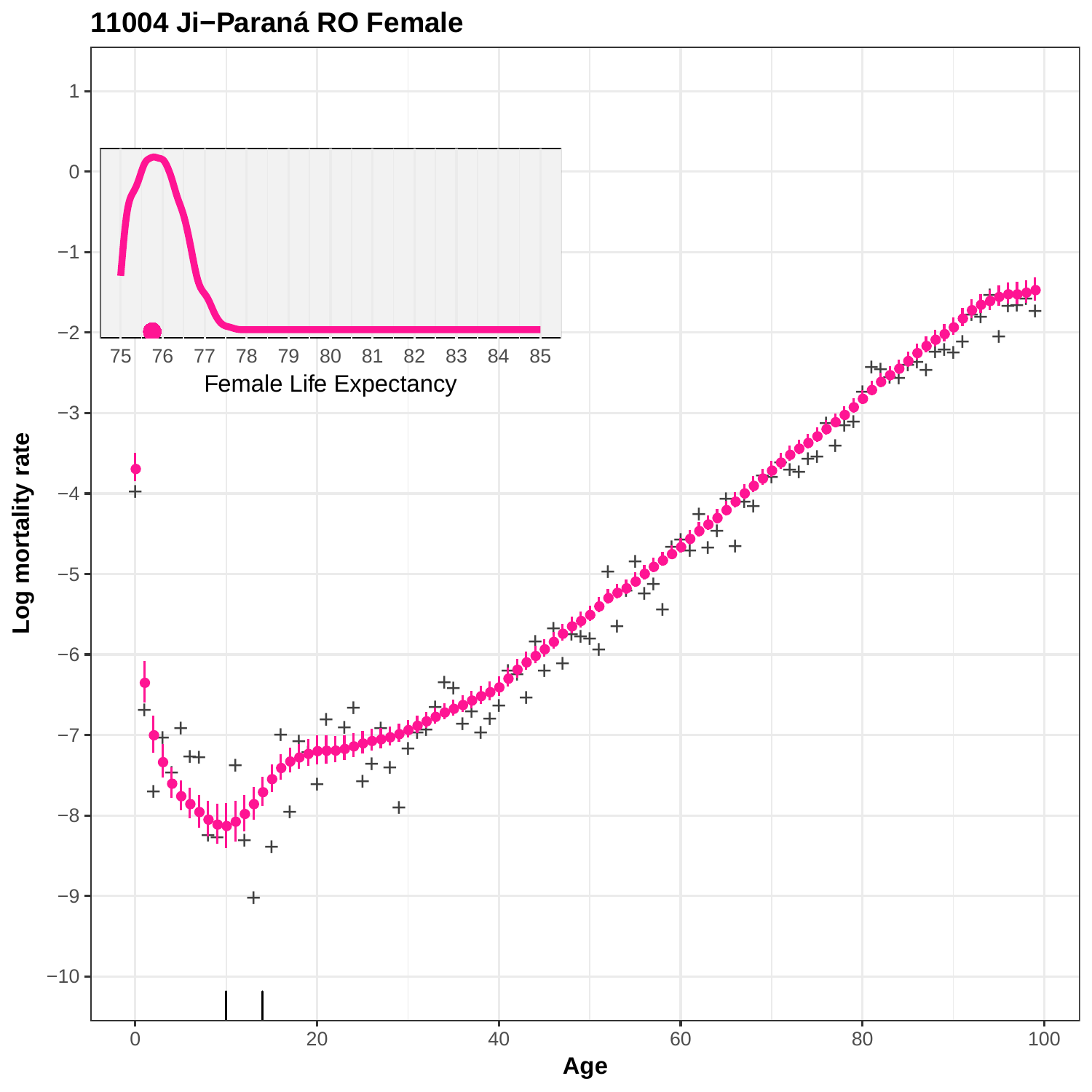

## **11005 Alvorada D'Oeste RO Female**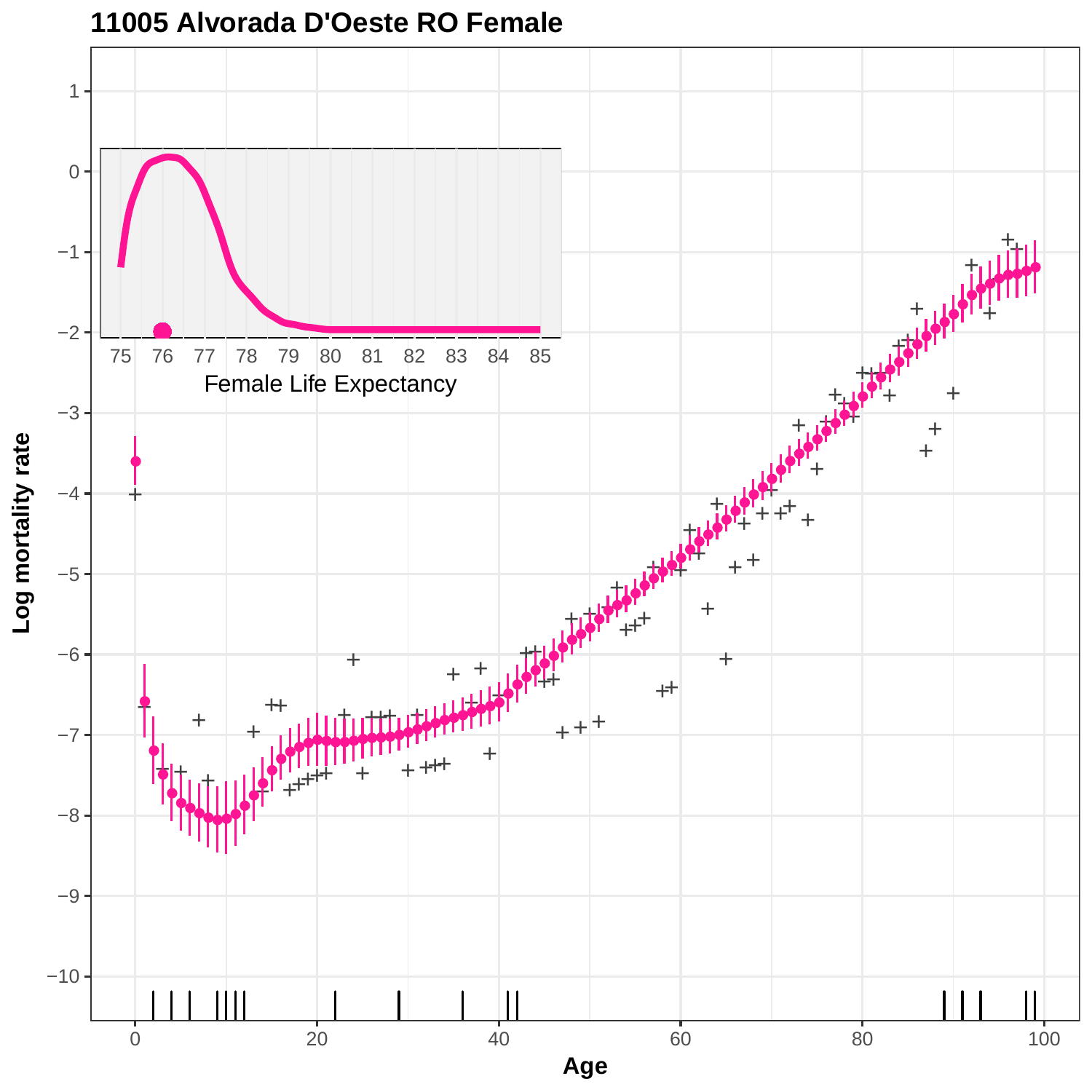

**11006 Cacoal RO Female**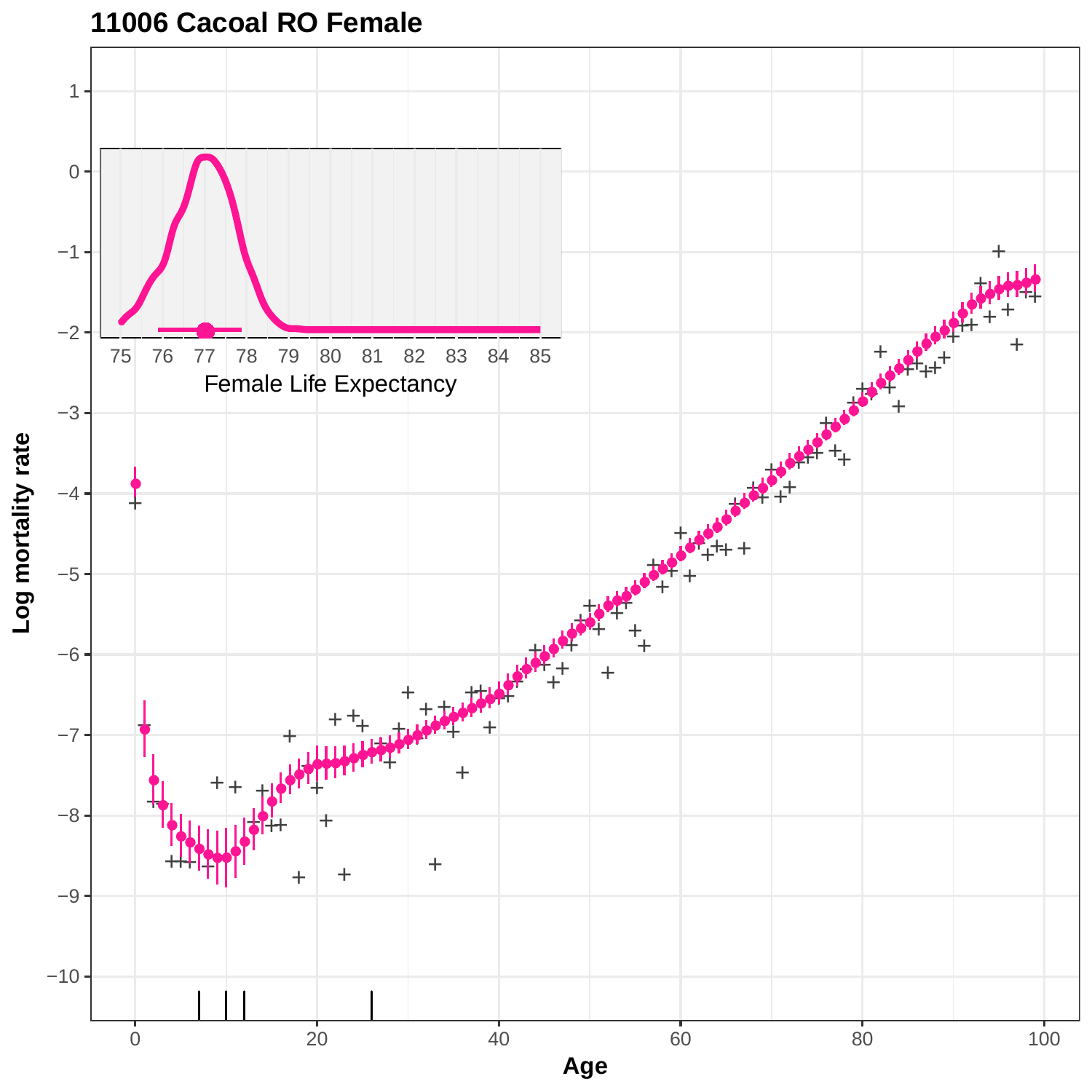